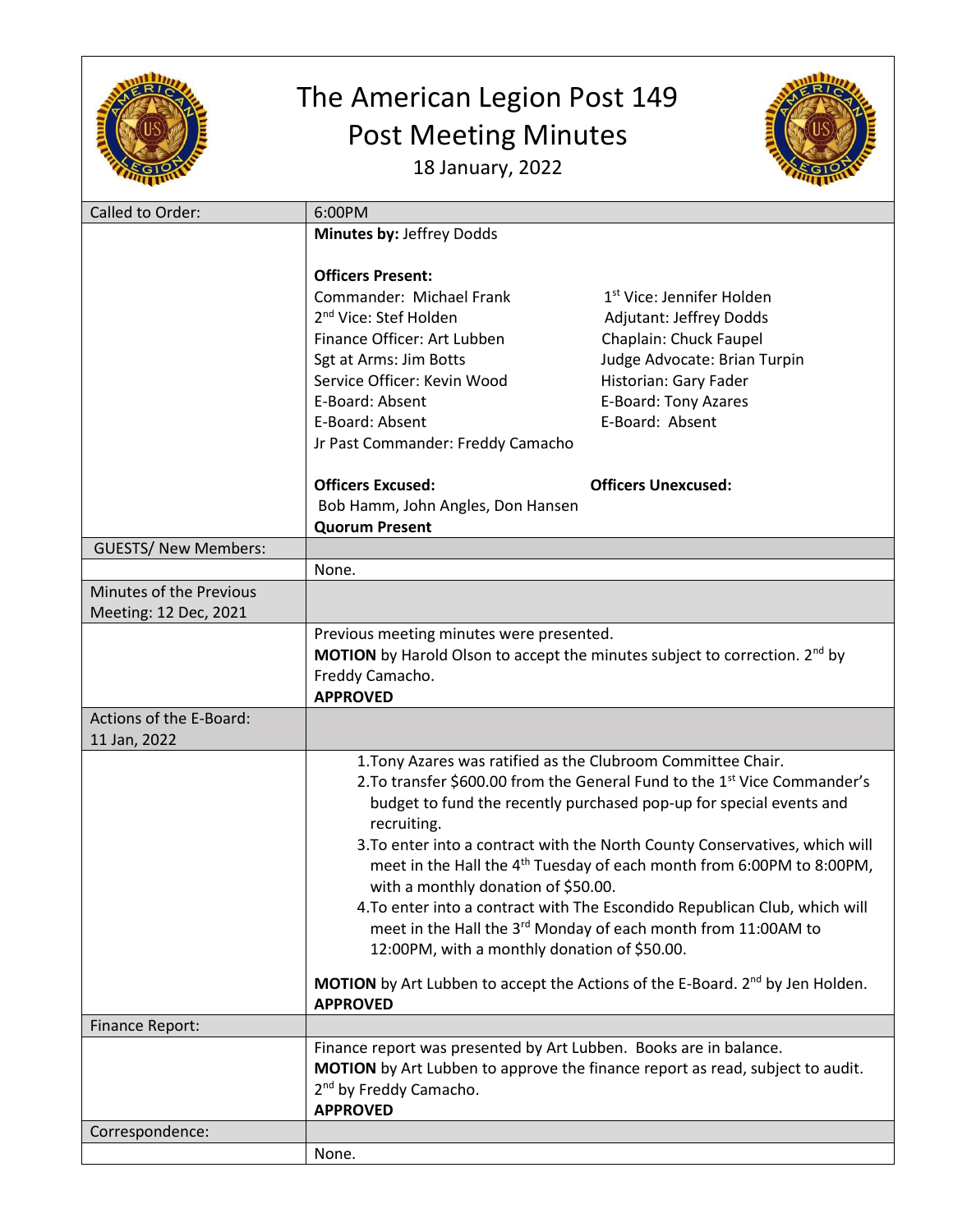| 1 <sup>st</sup> Vice Report:         |                                                                                                                                                                                                                                                                                                                                                                             |
|--------------------------------------|-----------------------------------------------------------------------------------------------------------------------------------------------------------------------------------------------------------------------------------------------------------------------------------------------------------------------------------------------------------------------------|
|                                      | 1st Vice, reported 1 member transfer since last reported at the December General<br>Meeting.<br>MOTION by Jen Holden to accept prospective member into Post 149. 2 <sup>nd</sup> by Art<br>Lubben.<br>APPROVED.                                                                                                                                                             |
| 2 <sup>nd</sup> Vice Report:         |                                                                                                                                                                                                                                                                                                                                                                             |
|                                      | The 2 <sup>nd</sup> Vice reported that there will be a signup sheet for the Super Bowl Potluck.                                                                                                                                                                                                                                                                             |
|                                      | There will also be a Madi Gras party on 2/26/2022.                                                                                                                                                                                                                                                                                                                          |
| Jr. Past Commander Report:           |                                                                                                                                                                                                                                                                                                                                                                             |
|                                      | Nothing to report.                                                                                                                                                                                                                                                                                                                                                          |
| <b>Chaplains Report:</b>             |                                                                                                                                                                                                                                                                                                                                                                             |
|                                      | There will be a memorial service for Steve Ricketts at the Alhiser-Comer Mortuary<br>in Escondido on 01/28/2022 at 1:00PM followed by his interment at Oak Hill<br>Memorial Park.<br>Post member (WW2), and Past VFW Commander, Bill Henson passed away<br>Sunday.<br>The Chaplain will be conducting the Four Chaplains ceremony after the Post<br>Breakfast on 2/20/2022. |
| Judge Advocate:                      |                                                                                                                                                                                                                                                                                                                                                                             |
|                                      | No report given.                                                                                                                                                                                                                                                                                                                                                            |
| Historian:                           |                                                                                                                                                                                                                                                                                                                                                                             |
|                                      | No report given.                                                                                                                                                                                                                                                                                                                                                            |
| Service Officers Report:             |                                                                                                                                                                                                                                                                                                                                                                             |
|                                      | No report given.                                                                                                                                                                                                                                                                                                                                                            |
|                                      |                                                                                                                                                                                                                                                                                                                                                                             |
| Sargent at Arms                      |                                                                                                                                                                                                                                                                                                                                                                             |
|                                      | No report giving.                                                                                                                                                                                                                                                                                                                                                           |
| Committee Reports:                   |                                                                                                                                                                                                                                                                                                                                                                             |
| <b>House Committee</b>               | Jim Botts reported that the HC will be changing their meeting to be held right                                                                                                                                                                                                                                                                                              |
|                                      | after the monthly Post Breakfast.                                                                                                                                                                                                                                                                                                                                           |
| Clubroom Committee                   | No report given.                                                                                                                                                                                                                                                                                                                                                            |
| Clubroom Manager                     | Club 149 is holding a Popcorn Machine/Booze raffle. Also, see the Jack Daniels                                                                                                                                                                                                                                                                                              |
|                                      | "Bring Troops Home" whiskey barrel in the clubroom.                                                                                                                                                                                                                                                                                                                         |
| <b>Rental Agent</b><br>Legion Riders | Not present.<br>The Riders will be providing breakfast on Sunday, 1-30-2022.                                                                                                                                                                                                                                                                                                |
| Law and Order                        | Dave Geary and Penu Pauu are planning this years Law and Order Awards Dinner.                                                                                                                                                                                                                                                                                               |
| Youth Programs                       | Harold Olson reported the next Oratorical competition (Area 5) is 2/13/2022 in                                                                                                                                                                                                                                                                                              |
|                                      | Orange, CA. Our contestant will be at the Post on 01/29 at 10:00AM to practice.                                                                                                                                                                                                                                                                                             |
|                                      |                                                                                                                                                                                                                                                                                                                                                                             |
|                                      |                                                                                                                                                                                                                                                                                                                                                                             |
| SAL Unit 149                         | Harold is always looking for help with the Youth Activities program.                                                                                                                                                                                                                                                                                                        |
|                                      | Unit 149 is planning to have a wrestling event in the summer in addition to the<br>fall event.                                                                                                                                                                                                                                                                              |
| <b>EVC</b>                           | Tony Maffini is currently in talks with the Oak Hill Memorial Park for what events<br>can be held there for Memorial Day.                                                                                                                                                                                                                                                   |
|                                      |                                                                                                                                                                                                                                                                                                                                                                             |
| <b>Unfinished Business:</b>          |                                                                                                                                                                                                                                                                                                                                                                             |
|                                      | None.                                                                                                                                                                                                                                                                                                                                                                       |
| <b>New Business:</b>                 |                                                                                                                                                                                                                                                                                                                                                                             |
|                                      | None.                                                                                                                                                                                                                                                                                                                                                                       |